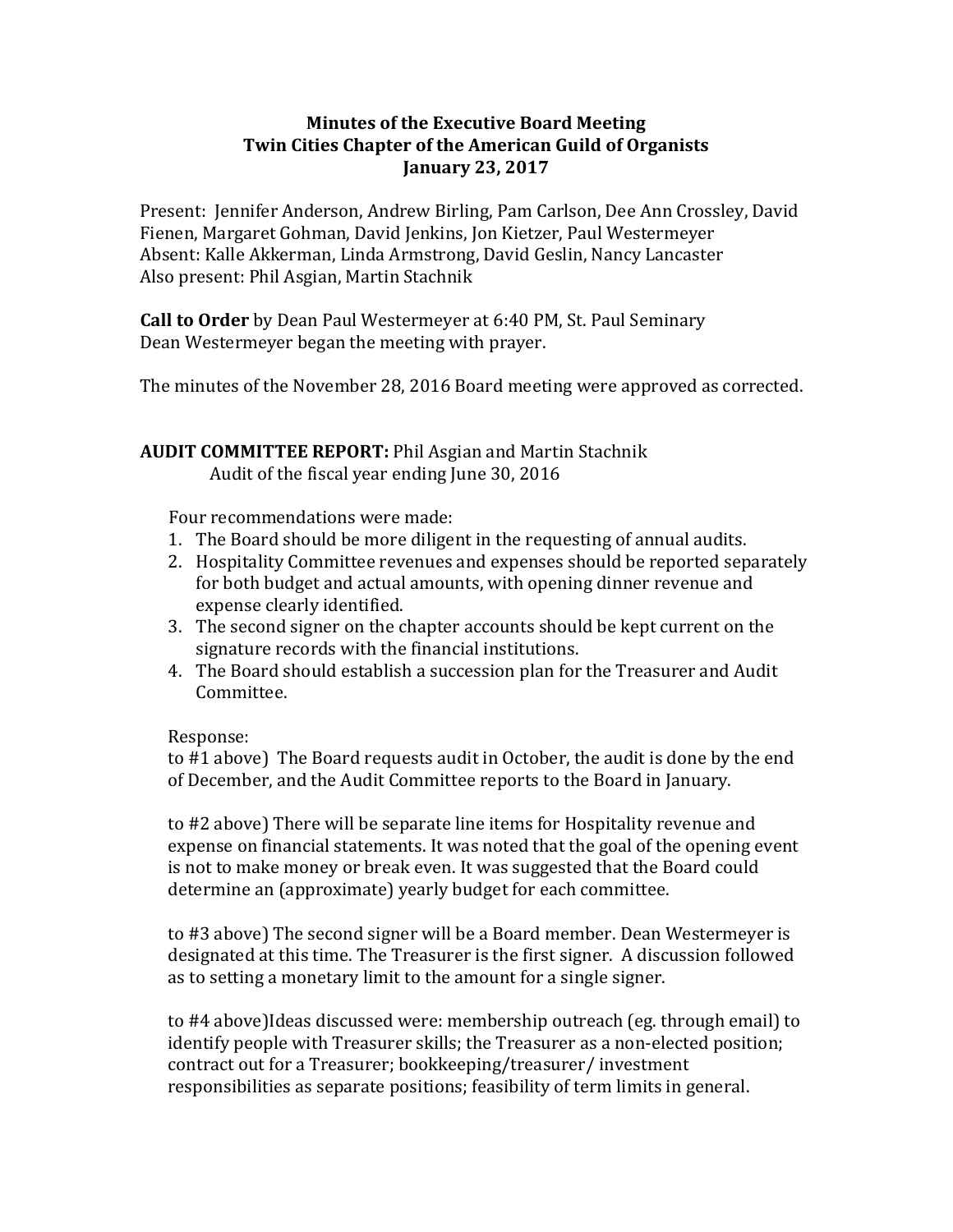# **Motion:** Jon Kietzer moved we accept the Audit Committee's report and recommendations.

## **Second:** David Fienen

## **Motion carried**

 **Motion:** Jon Kietzer moved that the February Board meeting agenda include a study of the Treasurer/Finance Committee/Investment Committee situation as it relates to #4 of the Audit Committee recommendations.  **Second:** Jennifer Anderson  **Motion carried**

**Report:** Phil Asgian **- "**A Guide for Organ Committees" DVD

- -There have been many requests for the DVD
- Twin Cities Public Television (TPT) has the DVD and is interested in airing it
- DVD may be presented in some way at the ACDA and AGO Regional conventions
- Phil is writing an article about the DVD for TAO
- We could link *Pipedreams* to our chapter website, which has the DVD trailer.
- We could sell the DVD on TCAGO website, using Pay Pal

 Dean Westermeyer will ask Sarah Garner and Jeremy Haug to work on marketing the DVD.

### **Report:** Sub-Dean David Jenkins

 TCAGO sponsorship of a Pipe Organ Encounter (POE) in June, 2018, was presented and discussed. Our chapter's financial responsibility would be approximately \$1,000. We may also help secure other donations and grants, as well as assist in organizing the event.

 **Motion:** David Jenkins moved we authorize the Dean to sign a statement of approval for the TCAGO to sponsor the POE hosted at St. Olaf College and Shattuck-St. Mary's School (Faribault, MN) , in June, 2018.  **Second:** Jon Kietzer **Motion carried**

Dean Westermeyer showed us the "Bach and Sons" publicity poster. There were no takers.

The Board acknowledged that Chaplain Michael Edwins will send an email to the membership about the death of Pat (Meile) Manning, AGO member.